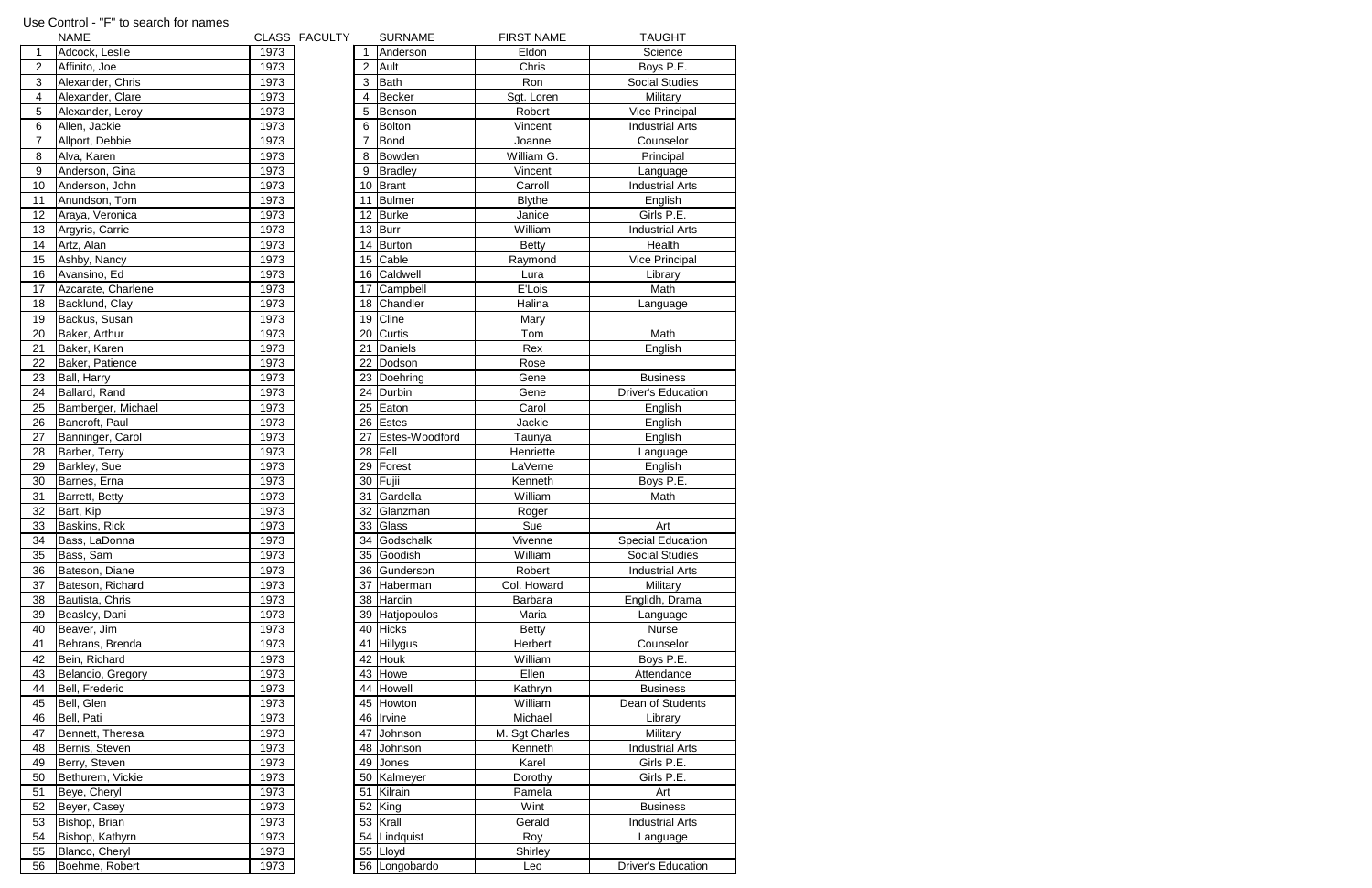| Bosch, Judy         | 1973                                                                                                                                                                                                                   |    |         | Claude                                                                                                                                                                                                                                                                                                                                                                                                                                                                                                                                                    | Health                                                               |
|---------------------|------------------------------------------------------------------------------------------------------------------------------------------------------------------------------------------------------------------------|----|---------|-----------------------------------------------------------------------------------------------------------------------------------------------------------------------------------------------------------------------------------------------------------------------------------------------------------------------------------------------------------------------------------------------------------------------------------------------------------------------------------------------------------------------------------------------------------|----------------------------------------------------------------------|
| Botsford, Debbie    | 1973                                                                                                                                                                                                                   |    |         | John                                                                                                                                                                                                                                                                                                                                                                                                                                                                                                                                                      | Science                                                              |
|                     | 1973                                                                                                                                                                                                                   |    |         | John                                                                                                                                                                                                                                                                                                                                                                                                                                                                                                                                                      | <b>Social Studies</b>                                                |
| Boyer, Lynn         | 1973                                                                                                                                                                                                                   | 60 |         | Hazel                                                                                                                                                                                                                                                                                                                                                                                                                                                                                                                                                     | Art                                                                  |
| Boynton, Cindy      | 1973                                                                                                                                                                                                                   | 61 |         | Roger                                                                                                                                                                                                                                                                                                                                                                                                                                                                                                                                                     |                                                                      |
| Bradley, Ann        | 1973                                                                                                                                                                                                                   | 62 |         | Marge                                                                                                                                                                                                                                                                                                                                                                                                                                                                                                                                                     | <b>Business</b>                                                      |
|                     | 1973                                                                                                                                                                                                                   | 63 |         | Frederick                                                                                                                                                                                                                                                                                                                                                                                                                                                                                                                                                 | <b>Social Studies</b>                                                |
| Bradley, Joe        | 1973                                                                                                                                                                                                                   | 64 |         |                                                                                                                                                                                                                                                                                                                                                                                                                                                                                                                                                           | <b>Business</b>                                                      |
| Bradshaw, Dennis    | 1973                                                                                                                                                                                                                   | 65 |         | Jacqueline                                                                                                                                                                                                                                                                                                                                                                                                                                                                                                                                                | English                                                              |
|                     | 1973                                                                                                                                                                                                                   |    |         | William                                                                                                                                                                                                                                                                                                                                                                                                                                                                                                                                                   | <b>Industrial Arts</b>                                               |
| Brandt, Forrest     | 1973                                                                                                                                                                                                                   | 67 |         | Jim                                                                                                                                                                                                                                                                                                                                                                                                                                                                                                                                                       | <b>Social Studies</b>                                                |
| Bratcher, Desna     | 1973                                                                                                                                                                                                                   | 68 |         | Gene                                                                                                                                                                                                                                                                                                                                                                                                                                                                                                                                                      | Science                                                              |
| Braun, Bill         | 1973                                                                                                                                                                                                                   | 69 |         | Dr. Millard                                                                                                                                                                                                                                                                                                                                                                                                                                                                                                                                               | Counselor                                                            |
| Brennan, Michael    | 1973                                                                                                                                                                                                                   | 70 |         |                                                                                                                                                                                                                                                                                                                                                                                                                                                                                                                                                           | English                                                              |
|                     | 1973                                                                                                                                                                                                                   | 71 |         |                                                                                                                                                                                                                                                                                                                                                                                                                                                                                                                                                           | English                                                              |
|                     | 1973                                                                                                                                                                                                                   | 72 |         |                                                                                                                                                                                                                                                                                                                                                                                                                                                                                                                                                           | Music                                                                |
|                     | 1973                                                                                                                                                                                                                   | 73 | Ochs    | George                                                                                                                                                                                                                                                                                                                                                                                                                                                                                                                                                    | Math                                                                 |
| Brophy, Patricia    | 1973                                                                                                                                                                                                                   | 74 | Olson   | <b>Betty</b>                                                                                                                                                                                                                                                                                                                                                                                                                                                                                                                                              | Math                                                                 |
| Brown, David        | 1973                                                                                                                                                                                                                   | 75 | Olson   | Axel                                                                                                                                                                                                                                                                                                                                                                                                                                                                                                                                                      | Language                                                             |
|                     | 1973                                                                                                                                                                                                                   | 76 |         | Ida                                                                                                                                                                                                                                                                                                                                                                                                                                                                                                                                                       | English                                                              |
|                     | 1973                                                                                                                                                                                                                   | 77 | Picollo | Marvin E.                                                                                                                                                                                                                                                                                                                                                                                                                                                                                                                                                 | Superintendent                                                       |
| Brown, Russell      | 1973                                                                                                                                                                                                                   | 78 |         | Jean                                                                                                                                                                                                                                                                                                                                                                                                                                                                                                                                                      | English                                                              |
| Brunner, Hans       | 1973                                                                                                                                                                                                                   | 79 |         | Maryjean                                                                                                                                                                                                                                                                                                                                                                                                                                                                                                                                                  | Math                                                                 |
|                     | 1973                                                                                                                                                                                                                   | 80 | Reinert | Wilma                                                                                                                                                                                                                                                                                                                                                                                                                                                                                                                                                     | <b>Business</b>                                                      |
|                     | 1973                                                                                                                                                                                                                   | 81 | Rice    |                                                                                                                                                                                                                                                                                                                                                                                                                                                                                                                                                           | Reading                                                              |
| Buonamici, Ed       | 1973                                                                                                                                                                                                                   | 82 |         |                                                                                                                                                                                                                                                                                                                                                                                                                                                                                                                                                           | Science                                                              |
| Burroughs, Kent     | 1973                                                                                                                                                                                                                   | 83 |         | Andrew                                                                                                                                                                                                                                                                                                                                                                                                                                                                                                                                                    | Vice Principal                                                       |
| Burrows, Bill       | 1973                                                                                                                                                                                                                   | 84 |         | Doris                                                                                                                                                                                                                                                                                                                                                                                                                                                                                                                                                     | Home Economics                                                       |
| Burton, Wayne       | 1973                                                                                                                                                                                                                   | 85 |         | Thomas                                                                                                                                                                                                                                                                                                                                                                                                                                                                                                                                                    | <b>Athletic Director</b>                                             |
| Bynre, Jim          | 1973                                                                                                                                                                                                                   | 86 |         |                                                                                                                                                                                                                                                                                                                                                                                                                                                                                                                                                           | Language                                                             |
| Cagle, Cathy        | 1973                                                                                                                                                                                                                   | 87 |         | Charles                                                                                                                                                                                                                                                                                                                                                                                                                                                                                                                                                   | Math                                                                 |
|                     | 1973                                                                                                                                                                                                                   | 88 |         | Florence                                                                                                                                                                                                                                                                                                                                                                                                                                                                                                                                                  | English                                                              |
| Callahan, Roy       | 1973                                                                                                                                                                                                                   | 89 | Sevilla | Fidel                                                                                                                                                                                                                                                                                                                                                                                                                                                                                                                                                     | Music                                                                |
| Came, David         | 1973                                                                                                                                                                                                                   | 90 |         | Mel                                                                                                                                                                                                                                                                                                                                                                                                                                                                                                                                                       | English, Speech                                                      |
|                     | 1973                                                                                                                                                                                                                   | 91 |         | Simon                                                                                                                                                                                                                                                                                                                                                                                                                                                                                                                                                     | Science                                                              |
| Carlson, Nancy      | 1973                                                                                                                                                                                                                   | 92 |         | Ivan                                                                                                                                                                                                                                                                                                                                                                                                                                                                                                                                                      | Math                                                                 |
| Carnahan, Crista    | 1973                                                                                                                                                                                                                   |    |         | Dianne                                                                                                                                                                                                                                                                                                                                                                                                                                                                                                                                                    | Health                                                               |
| Cartlidge, Blaine   | 1973                                                                                                                                                                                                                   | 94 |         | Rosemary                                                                                                                                                                                                                                                                                                                                                                                                                                                                                                                                                  | Home Economics                                                       |
| Casazza, Tom        | 1973                                                                                                                                                                                                                   | 95 |         | Caroline                                                                                                                                                                                                                                                                                                                                                                                                                                                                                                                                                  | Girls P.E.                                                           |
| Case, Mike          | 1973                                                                                                                                                                                                                   | 96 |         | Jean                                                                                                                                                                                                                                                                                                                                                                                                                                                                                                                                                      | Library                                                              |
| Cassity, Larry      | 1973                                                                                                                                                                                                                   | 97 |         | George                                                                                                                                                                                                                                                                                                                                                                                                                                                                                                                                                    | Social Studies                                                       |
| Castaneda, Noe      | 1973                                                                                                                                                                                                                   | 98 |         | Gary                                                                                                                                                                                                                                                                                                                                                                                                                                                                                                                                                      | <b>Social Studies</b>                                                |
| Chacon, Michael     | 1973                                                                                                                                                                                                                   | 99 |         | Mary                                                                                                                                                                                                                                                                                                                                                                                                                                                                                                                                                      | English                                                              |
| Christensen, Debbie | 1973                                                                                                                                                                                                                   |    |         | Charlene                                                                                                                                                                                                                                                                                                                                                                                                                                                                                                                                                  | English                                                              |
| Church, Lauri       | 1973                                                                                                                                                                                                                   |    |         | Eleanor                                                                                                                                                                                                                                                                                                                                                                                                                                                                                                                                                   | Home Economics                                                       |
| Churchfield, Joni   | 1973                                                                                                                                                                                                                   |    |         | Philip                                                                                                                                                                                                                                                                                                                                                                                                                                                                                                                                                    | Science                                                              |
| Clakins, Debbie     | 1973                                                                                                                                                                                                                   |    |         | Lloyd                                                                                                                                                                                                                                                                                                                                                                                                                                                                                                                                                     | Social Studies                                                       |
| Clifford, Debbie    | 1973                                                                                                                                                                                                                   |    |         | Leola                                                                                                                                                                                                                                                                                                                                                                                                                                                                                                                                                     | <b>Business</b>                                                      |
| Clifford, Diane     | 1973                                                                                                                                                                                                                   |    |         | Heidi                                                                                                                                                                                                                                                                                                                                                                                                                                                                                                                                                     | Language                                                             |
| Colletti, Sherene   | 1973                                                                                                                                                                                                                   |    |         | Harry                                                                                                                                                                                                                                                                                                                                                                                                                                                                                                                                                     | English                                                              |
| Collins, Regina     | 1973                                                                                                                                                                                                                   |    |         | Roger                                                                                                                                                                                                                                                                                                                                                                                                                                                                                                                                                     | Social Studies                                                       |
| Combest, Dana       | 1973                                                                                                                                                                                                                   |    |         | Florence                                                                                                                                                                                                                                                                                                                                                                                                                                                                                                                                                  | Counselor                                                            |
| Conant, Connie      | 1973                                                                                                                                                                                                                   |    |         | Lewis                                                                                                                                                                                                                                                                                                                                                                                                                                                                                                                                                     | <b>Business</b>                                                      |
|                     | Bouvier, Debbie<br><b>Bradley, Derek</b><br>Bradshaw, Gary<br>Brockovich, Lujean<br>Brooks, Carol<br>Brooks, Glen<br>Brown, Kelley<br>Brown, Ray<br>Bull, Sam<br>Bumgarner, Lyle<br>Calkins, Debbie<br>Campbell, Kathy |    |         | 57 Mabry<br>58 Martin<br>59 Mayeroff<br>McComas<br>Means<br>Meyers<br>Miller<br>Miller<br>Moore<br>66 Morlang<br>Morrison<br>Mortara<br>Murphy<br>Muth<br>Nagel<br>Neal<br>Parker<br>Purington<br>Reil<br>Robards<br>Rosaschi<br>Ruiz<br>Ryan<br>Ryan<br><b>Ryerse</b><br>Schroeder<br>Shields<br>Simonian<br>Slotto<br>93 Speegle<br>Stephenson<br>Stevenson<br>Stewart<br>Streng<br>Sullivan<br>Sullivan<br>100 Sullivan<br>101 Swinden<br>102 Ternan<br>103 Trout<br>104 Tucker<br>105 Waidelich<br>106 Walker<br>107 Warren<br>108 Werry<br>109 Zucco | Mary<br>Margaret<br>Mary<br>Jack{John}<br>Judy<br>Clyde<br>Margarita |

| 57  | Bosch, Judy         | 1973 |    | 57 Mabry       | Claude       |
|-----|---------------------|------|----|----------------|--------------|
| 58  | Botsford, Debbie    | 1973 |    | 58 Martin      | John         |
| 59  | Bouvier, Debbie     | 1973 |    | 59 Mayeroff    | John         |
| 60  | Boyer, Lynn         | 1973 |    | 60 McComas     | Hazel        |
| 61  | Boynton, Cindy      | 1973 |    | 61 Means       | Roger        |
| 62  | Bradley, Ann        | 1973 |    | 62 Meyers      | Marge        |
| 63  | Bradley, Derek      | 1973 |    | 63 Miller      | Frederio     |
| 64  | Bradley, Joe        | 1973 |    | 64 Miller      | Mary         |
| 65  | Bradshaw, Dennis    | 1973 |    | 65 Moore       | Jacqueli     |
| 66  | Bradshaw, Gary      | 1973 |    | 66 Morlang     | William      |
| 67  | Brandt, Forrest     | 1973 |    | 67 Morrison    | Jim          |
| 68  | Bratcher, Desna     | 1973 |    | 68 Mortara     | Gene         |
| 69  | Braun, Bill         | 1973 |    | 69 Murphy      | Dr. Milla    |
| 70  | Brennan, Michael    | 1973 |    | 70 Muth        | Margar       |
| 71  | Brockovich, Lujean  | 1973 | 71 | Nagel          | Mary         |
| 72  | Brooks, Carol       | 1973 |    | 72 Neal        | Jack{Joh     |
| 73  | Brooks, Glen        | 1973 | 73 | Ochs           | George       |
| 74  | Brophy, Patricia    | 1973 | 74 | Olson          | <b>Betty</b> |
| 75  | Brown, David        | 1973 | 75 | Olson          | Axel         |
| 76  | Brown, Kelley       | 1973 |    | 76 Parker      | Ida          |
| 77  | Brown, Ray          | 1973 | 77 | Picollo        | Marvin I     |
| 78  | Brown, Russell      | 1973 |    | 78 Purington   | Jean         |
| 79  | Brunner, Hans       | 1973 | 79 | Reil           | Maryjea      |
| 80  | Bull, Sam           | 1973 | 80 | Reinert        | Wilma        |
| 81  | Bumgarner, Lyle     | 1973 | 81 | <b>Rice</b>    | Judy         |
| 82  | Buonamici, Ed       | 1973 |    | 82 Robards     | Clyde        |
| 83  | Burroughs, Kent     | 1973 |    | 83 Rosaschi    | Andrev       |
| 84  | Burrows, Bill       | 1973 | 84 | Ruiz           | Doris        |
| 85  | Burton, Wayne       | 1973 |    | 85 Ryan        | Thoma        |
| 86  | Bynre, Jim          | 1973 |    | 86 Ryan        | Margari      |
| 87  | Cagle, Cathy        | 1973 | 87 | <b>Ryerse</b>  | Charle       |
| 88  | Calkins, Debbie     | 1973 |    | 88 Schroeder   | Florenc      |
| 89  | Callahan, Roy       | 1973 |    | 89 Sevilla     | Fidel        |
| 90  | Came, David         | 1973 |    | 90 Shields     | Mel          |
| 91  | Campbell, Kathy     | 1973 | 91 | Simonian       | Simon        |
| 92  | Carlson, Nancy      | 1973 |    | 92 Slotto      | Ivan         |
| 93  | Carnahan, Crista    | 1973 |    | 93 Speegle     | Dianne       |
| 94  | Cartlidge, Blaine   | 1973 |    | 94 Stephenson  | Rosema       |
| 95  | Casazza, Tom        | 1973 |    | 95 Stevenson   | Carolin      |
| 96  | Case, Mike          | 1973 | 96 | <b>Stewart</b> | Jean         |
| 97  | Cassity, Larry      | 1973 |    | 97 Streng      | Georg        |
| 98  | Castaneda, Noe      | 1973 |    | 98 Sullivan    | Gary         |
| 99  | Chacon, Michael     | 1973 |    | 99 Sullivan    | Mary         |
| 100 | Christensen, Debbie | 1973 |    | 100 Sullivan   | Charler      |
| 101 | Church, Lauri       | 1973 |    | 101 Swinden    | Eleano       |
| 102 | Churchfield, Joni   | 1973 |    | 102 Ternan     | Philip       |
| 103 | Clakins, Debbie     | 1973 |    | 103 Trout      | Lloyd        |
| 104 | Clifford, Debbie    | 1973 |    | 104 Tucker     | Leola        |
| 105 | Clifford, Diane     | 1973 |    | 105 Waidelich  | Heidi        |
| 106 | Colletti, Sherene   | 1973 |    | 106 Walker     | Harry        |
| 107 | Collins, Regina     | 1973 |    | 107 Warren     | Roger        |
| 108 | Combest, Dana       | 1973 |    | 108 Werry      | Florenc      |
| 109 | Conant, Connie      | 1973 |    | 109 Zucco      | Lewis        |
| 110 | Connell, Casey      | 1973 |    |                |              |
| 111 | Connell, Kim        | 1973 |    |                |              |
| 112 | Conrad, Byron       | 1973 |    |                |              |
| 113 | Copeland, Teresa    | 1973 |    |                |              |
| 114 | Corthell, Cheryl    | 1973 |    |                |              |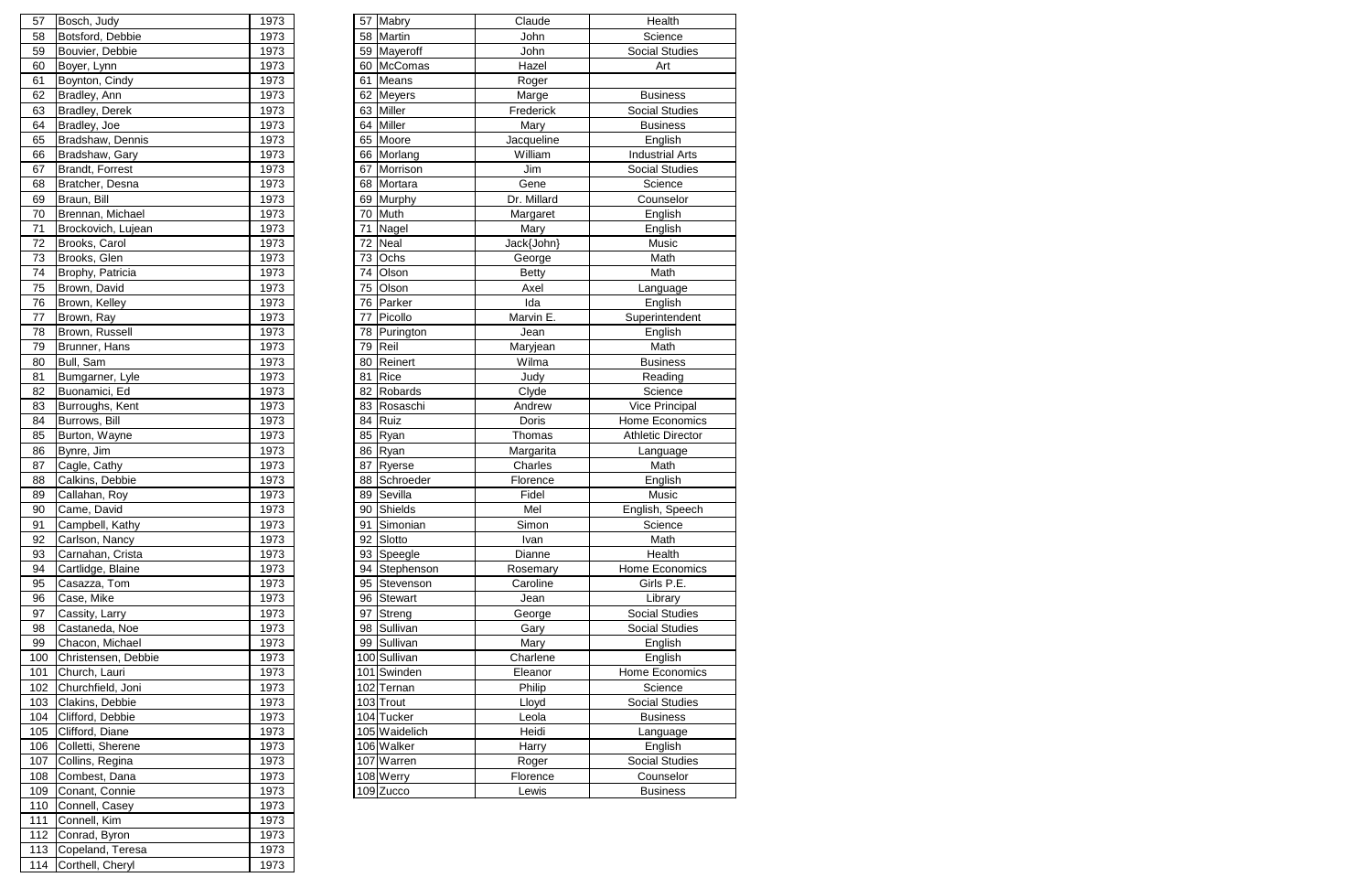| 115 | Courtney, Terry    | 1973         |
|-----|--------------------|--------------|
| 116 | Coyle, Denise      | 1973         |
| 117 | Crawford, Kraig    | 1973         |
| 118 | Crofoot, Eugene    | 1973         |
| 119 | Crooks, Jerry      | 1973         |
| 120 | Crow, Cindy        | 1973         |
| 121 | Curry, Tim         | 1973         |
| 122 | Dailey, Denise     | 1973         |
| 123 | Davis, Bill        | 1973         |
| 124 | Davis, Elaine      | 1973         |
| 125 | Davis, Randy       | 1973         |
| 126 | DelGrande, Josie   | 1973         |
| 127 | DePaoli, Peter     | 1973         |
| 128 | Devany, Jeff       | 1973         |
| 129 | Diorio, Matthew    | 1973         |
| 130 | Dixon, Dia         | 1973         |
| 131 | Doaln, Colleen     | 1973         |
| 132 | Donohoe, Elizabeth | 1973         |
| 133 | Dorsey, Ed         | 1973         |
| 134 | Doty, Byron        | 1973         |
| 135 | Driscoll, Steven   | 1973         |
|     | Dudley, Cathy      |              |
| 136 | Dunseath, Sue      | 1973         |
| 137 |                    | 1973         |
| 138 | Dupree, Sharon     | 1973         |
| 139 | Easley, Dan        | 1973         |
| 140 | Eastwood, Jim      | 1973         |
| 141 | Eckhardt, Vance    | 1973         |
| 142 | Elliott, Mike      | 1973         |
| 143 | Ellis, Dian        | 1973         |
| 144 | Elmore, Brian      | 1973         |
| 145 | Engel, Laurie      | 1973         |
| 146 | Etcheberry, Dave   | 1973         |
| 147 | Eveatt, Edward     | 1973         |
| 148 | Everett, Barbara   | <u> 1973</u> |
| 149 | Faanes, Gregg      | 1973         |
| 150 | Faanes, Vicki      | 1973         |
| 151 | Farrell, Robert    | 1973         |
| 152 | Fay, Ken           | 1973         |
| 153 | Feeney, James      | 1973         |
| 154 | Felldin, Ken       | 1973         |
| 155 | Ferguson, Dawn     | 1973         |
| 156 | Fernandes, James   | 1973         |
| 157 | Ferradino, John    | 1973         |
| 158 | Ferradino, Judy    | 1973         |
| 159 | Fewell, Karen      | 1973         |
| 160 | Fisher, Jerry      | 1973         |
| 161 | Flynn, Pat         | 1973         |
| 162 | Fontana, Laura     | 1973         |
| 163 | Forman, Peter      | 1973         |
| 164 | Forsch, Jerry      | 1973         |
| 165 | Foster, Gregg      | 1973         |
| 166 | Frandsen, Christy  | 1973         |
| 167 | Fuchs, Cindy       | 1973         |
| 168 | Fujii, Curt        | 1973         |
| 169 | Gail, Chris        | 1973         |
| 170 | Gammon, Cheri      | 1973         |
| 171 | Gammon, Greg       | 1973         |
| 172 | Ganser, Jean       | 1973         |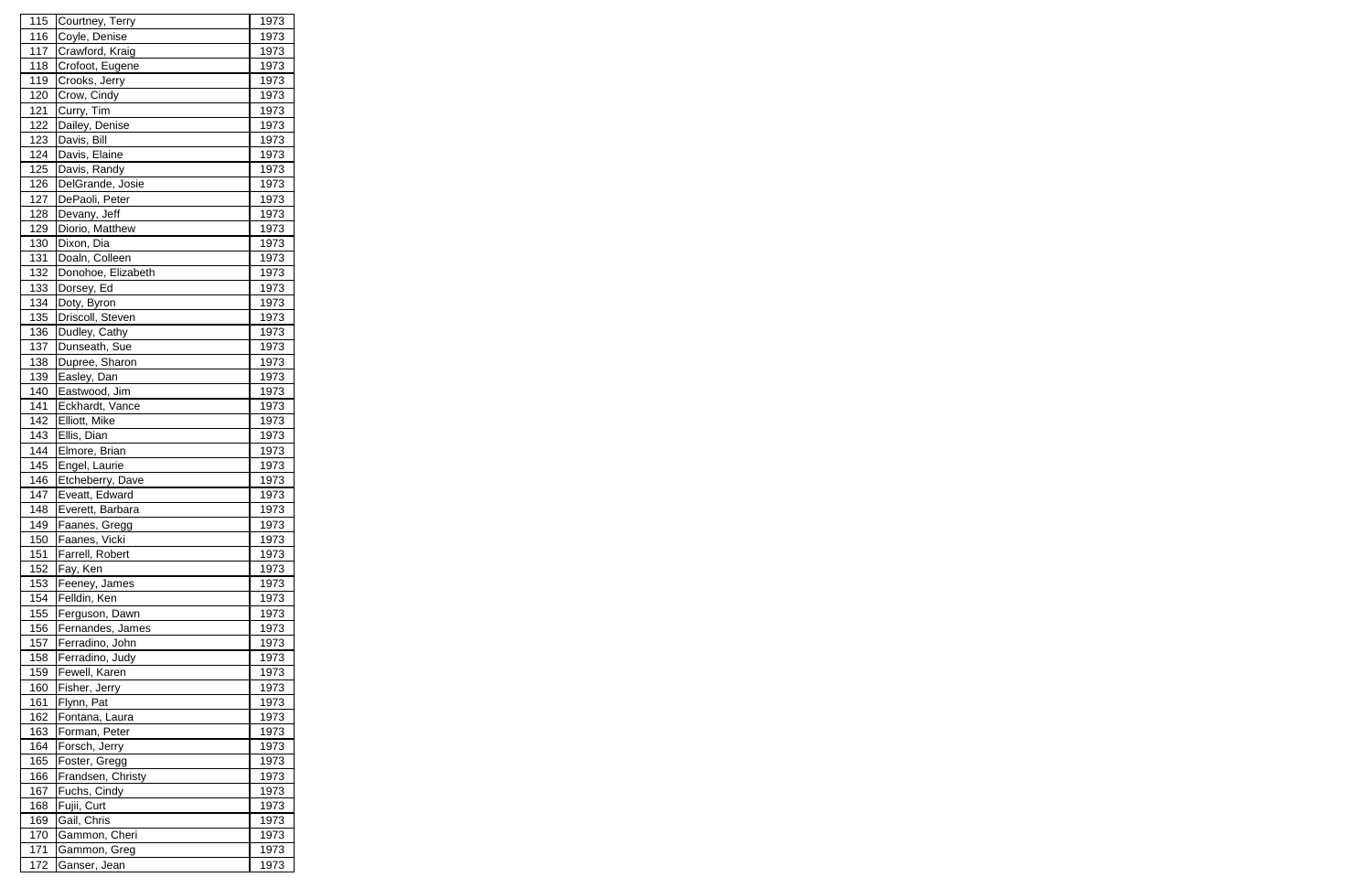| 173 | Gant, Libby        | 1973         |
|-----|--------------------|--------------|
| 174 | Gardella, Dan      | 1973         |
| 175 | Gardner, Bill      | 1973         |
| 176 | Gardner, Mitch     | 1973         |
| 177 | Garrett, Joann     | 1973         |
| 178 | Gelmstedt, Greg    | 1973         |
| 179 | Getto, Carol       | 1973         |
| 180 | Gilbert, Linda     | 1973         |
| 181 | Glaser, David      | 1973         |
| 182 | Goicoechea, Vince  | 1973         |
| 183 | Gonsalves, Debbie  | 1973         |
| 184 | Gordon, Patricia   | 1973         |
| 185 | Grellman, Chris    | 1973         |
| 186 | Grifall, Karen     | 1973         |
| 187 | Grisham, Sue       | 1973         |
| 188 | <b>Groom Mark</b>  | 1973         |
| 189 | Guinan, Wendy      | 1973         |
| 190 | Hackbarth, Laurie  | 1973         |
| 191 | Haffey, Jim        | 1973         |
| 192 | Hall, Gregory      | 1973         |
| 193 | Hall, Steve        | 1973         |
| 194 | Hand, Karla        | 1973         |
| 195 | Hanks, Paula       | 1973         |
| 196 | Hansen, Karen      | 1973         |
| 197 | Hansen, Liz        | 1973         |
| 198 | Hansen, Pam        | 1973         |
| 199 | Harrison, Barry    | 1973         |
| 200 | Harvey, Kim        | 1973         |
| 201 | Hawkins, Randy     | 1973         |
| 202 | Hay, Jim           | 1973         |
| 203 | Hazelton, Donna    | 1973         |
| 204 | Heap, Cori         | 1973         |
| 205 | Hedgpeth, Tom      | 1973         |
| 206 | Heintz, William    | <u> 1973</u> |
| 207 | Hellman, Taylor    | 1973         |
| 208 | Henderson, Gary    | 1973         |
| 209 | Henderson, Mark    | 1973         |
| 210 | Henseler, Jeanette | 1973         |
| 211 | Herman, Cherie     | 1973         |
| 212 | Hermeskey, Bob     | 1973         |
| 213 | Herrera, Fred      | 1973         |
| 214 | Hibdon, Rex        | 1973         |
| 215 | Hickman, Jeff      | 1973         |
| 216 | Higdon, Louise     | 1973         |
| 217 | Hill, David        | 1973         |
| 218 | Hill, John         | 1973         |
| 219 | Hill, Kevin        | 1973         |
| 220 | Hirshland, Keith   | 1973         |
| 221 | Hixson, Pay        | 1973         |
| 222 | Hook, Janet        | 1973         |
| 223 | Horner, Dan        | 1973         |
| 224 | Horton, Christine  | 1973         |
| 225 | Horton, Matt       | 1973         |
| 226 | Houk, Richard      | 1973         |
| 227 | Howells, Scott     | 1973         |
| 228 | Hudgens, LeeAnne   | 1973         |
| 229 | Hug, Cheryl        | 1973         |
| 230 | Huneycutt, Sherry  | 1973         |
|     |                    |              |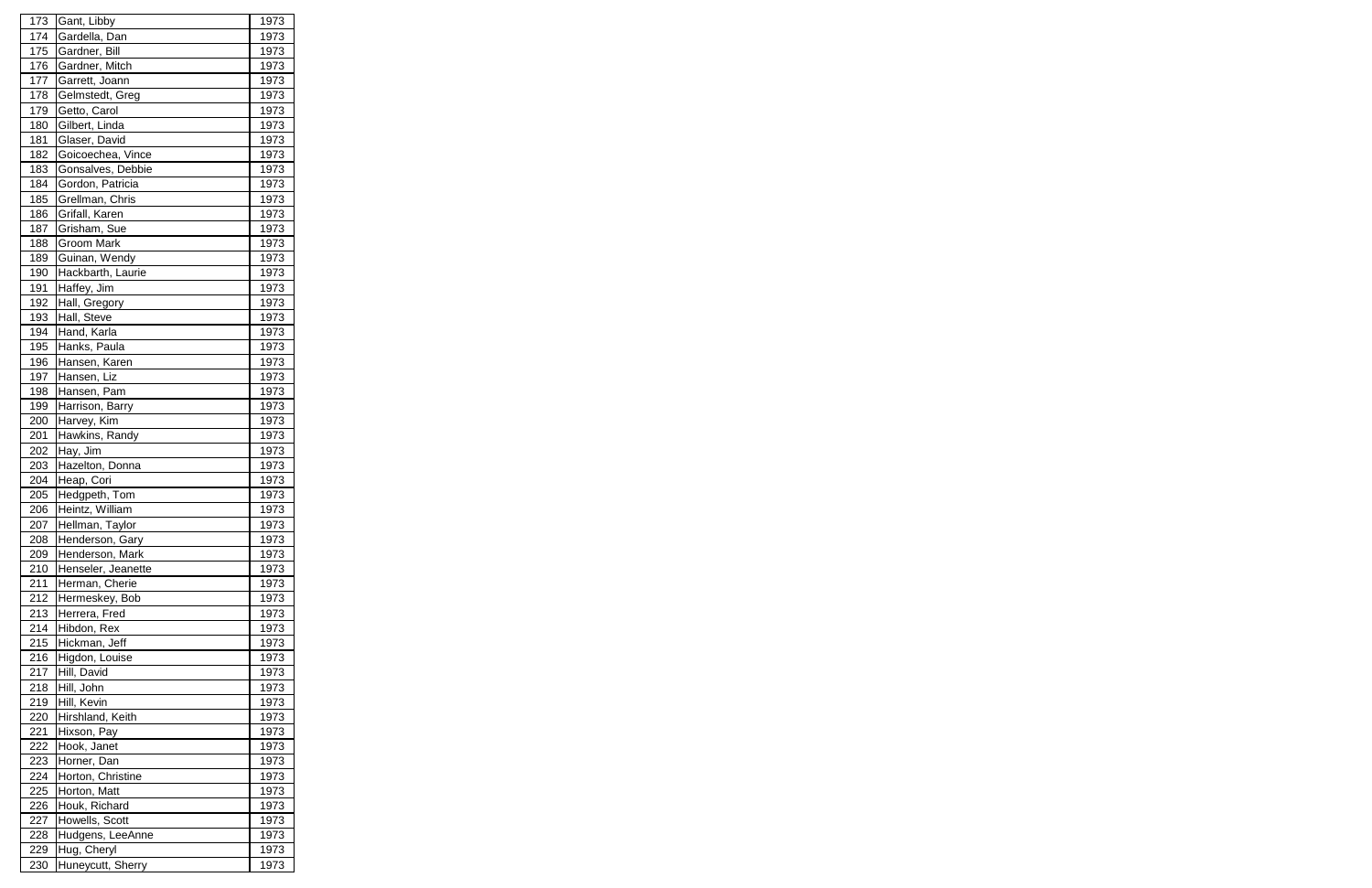| 231 | Jacques, Bruce            | 1973 |
|-----|---------------------------|------|
| 232 | James, Jeremy             | 1973 |
| 233 | James, Ron                | 1973 |
| 234 | Jameson, Rick             | 1973 |
| 235 | Jeffers, Mike             | 1973 |
| 236 | Jensen, Judi              | 1973 |
| 237 | Jewell, Connie            | 1973 |
| 238 | Johnson, Bryan            | 1973 |
| 239 | Johnson, Joni             | 1973 |
| 240 | Johnson, Steve            | 1973 |
| 241 | Johnson, Steve S.         | 1973 |
| 242 | Kaiser, Tony              | 1973 |
| 243 | Kaskeala, Matti           | 1973 |
| 244 | Keller, Peter             | 1973 |
| 245 | Kennedy, Mitch            | 1973 |
| 246 | Kersten, Bill             | 1973 |
| 247 | Kessler, Judy             | 1973 |
| 248 | Kinner, Terry             | 1973 |
| 249 | Kirker, Linda             | 1973 |
| 250 | Klaich, Lonnie            | 1973 |
|     |                           |      |
| 251 | Klaich, Robert            | 1973 |
| 252 | Knapp, Linda              | 1973 |
| 253 | Knott, George             | 1973 |
| 254 | Koehler, Greg             | 1973 |
| 255 | Koenig, Hans              | 1973 |
| 256 | Koffler, Jerry            | 1973 |
| 257 | Kosso, Peter Yeugenyevich | 1973 |
| 258 | Krause, Debbie            | 1973 |
| 259 | Kuhre, Robert             | 1973 |
| 260 | LaFollette, Diane         | 1973 |
| 261 | Lane, Susan               | 1973 |
| 262 | Lane, Tony                | 1973 |
| 263 | Lanning, Susan            | 1973 |
| 264 | Lansford, Kim             | 1973 |
| 265 | LaRivers, Ira             | 1973 |
| 266 | Lee, Donna                | 1973 |
| 267 | Lee, Mary                 | 1973 |
| 268 | Lemire, Kathy             | 1973 |
| 269 | Lemons, Tami              | 1973 |
| 270 | LeVasseur, Gwen           | 1973 |
| 271 | Lewellin, Lynette         | 1973 |
| 272 | Lewis, Madelyn            | 1973 |
| 273 | Lewis, Marlene            | 1973 |
| 274 | Lewis, Virginia           | 1973 |
| 275 | Liebel, Elizbeth          | 1973 |
| 276 | Lindeman, Corinne         | 1973 |
| 277 | Link, Richard             | 1973 |
| 278 | Liverato, Ronald          | 1973 |
| 279 | Locke, Shawn              | 1973 |
| 280 | Logan, Gordon             | 1973 |
| 281 | Long, Hugh                | 1973 |
| 282 | Lourentzos, Pam           | 1973 |
| 283 | Lovern, Robert            | 1973 |
| 284 | Ludden, Robert            | 1973 |
| 285 | Lujan, Mary               | 1973 |
| 286 | Lundgren, John            | 1973 |
| 287 | Luster, Linda             | 1973 |
| 288 | Luther, David             | 1973 |
|     |                           |      |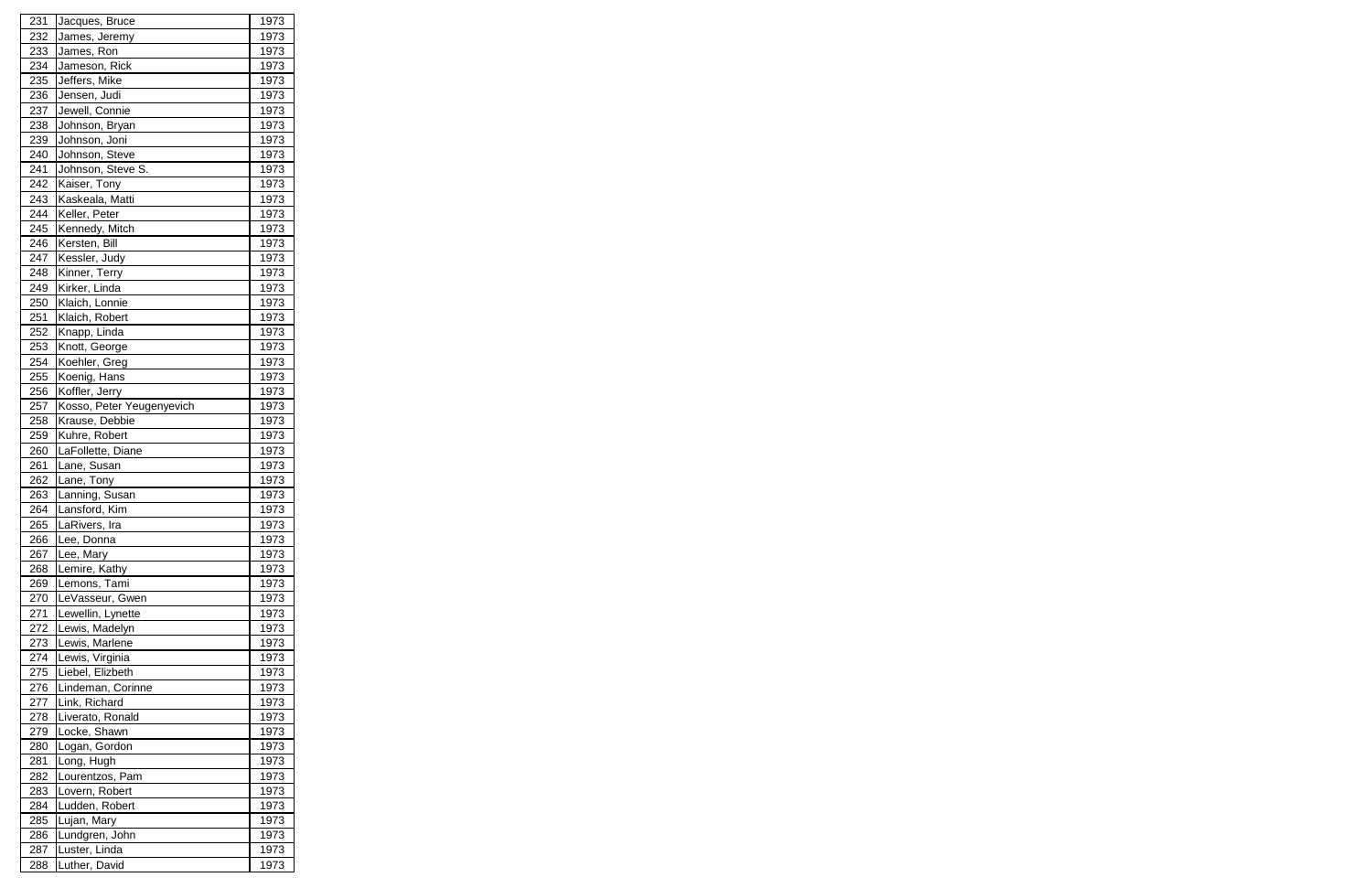| 289        | Lykins, Robert      | 1973        |
|------------|---------------------|-------------|
| 290        | Lyons, Patty        | 1973        |
| 291        | Macaskie, Mary      | 1973        |
| 292        | MacDonald, Karen    | 1973        |
| 293        | Mack, Lori          | 1973        |
| 294        | MacKenzie, Caroline | 1973        |
| 295        | Madello, Ricky      | 1973        |
| 296        | Magee, Raymond      | 1973        |
| 297        | Maguire, Mike       | 1973        |
| 298        | Makabe, Ernest      | 1973        |
| 299        | Marchese, Mary      | 1973        |
| 300        | Martin, Denny       | 1973        |
| 301        | Martin, Jim         | 1973        |
| 302        | Mason, Ron          | 1973        |
| 303        | Mastos, Deanne      | 1973        |
| 304        | Mattingly, Mark     | 1973        |
|            | Mavis, Jim          | 1973        |
| 305<br>306 |                     |             |
|            | Mavis, Joe          | 1973        |
| 307        | McCall, Margo       | 1973        |
| 308        | McCarran, John      | 1973        |
| 309        | McCaskill, Terry    | 1973        |
| 310        | McCormack, Brian    | 1973        |
| 311        | McDonald, Karen     | 1973        |
| 312        | McDonald, Shelby    | 1973        |
| 313        | McElroy, Orion      | 1973        |
| 314        | McGranahn, Anita    | 1973        |
| 315        | McKenna, Megan      | 1973        |
| 316        | McKenney, Tavia     | 1973        |
| 317        | McMaster, Cathy     | 1973        |
| 318        | McNabb, Norman      | 1973        |
| 319        | Meacham, Richard    | 1973        |
| 320        | Melcher, Tim        | 1973        |
| 321        | Menechetti, Debra   | 1973        |
| 322        | Menecucci, Janet    | <u>1973</u> |
| 323        | Meredith, Monti     | 1973        |
| 324        | Metz, Jeff          | 1973        |
| 325        | Metzgar, Joe        | 1973        |
| 326        | Mininni, Diane      | 1973        |
| 327        | Mitchell, John      | 1973        |
| 328        | Mordenti, Teresa    | 1973        |
| 329        | Motara, Lisa        | 1973        |
| 330        | Mouchou, Robert     | 1973        |
| 331        | Muehl, Lisa         | 1973        |
| 332        | Muller, Virginia    | 1973        |
| 333        | Munn, Randy         | 1973        |
| 334        | Muth, Katherine     | 1973        |
| 335        | Myles, Lora         | 1973        |
| 336        | Narongchai, Bamnet  | 1973        |
| 337        | Naviatch, Gail      | 1973        |
| 338        | Nelson, Eric        | 1973        |
| 339        | Nelson, Joe         | 1973        |
| 340        | Nelson, Lorrie      | 1973        |
| 341        | Newman, Linda       | 1973        |
| 342        | Nicholas, Rich      | 1973        |
| 343        | Nichols, Karen      | 1973        |
| 344        | Nielson, Karen      | 1973        |
| 345        | Nielson, Lynn       | 1973        |
| 346        | Nigro, Kathy        | 1973        |
|            |                     |             |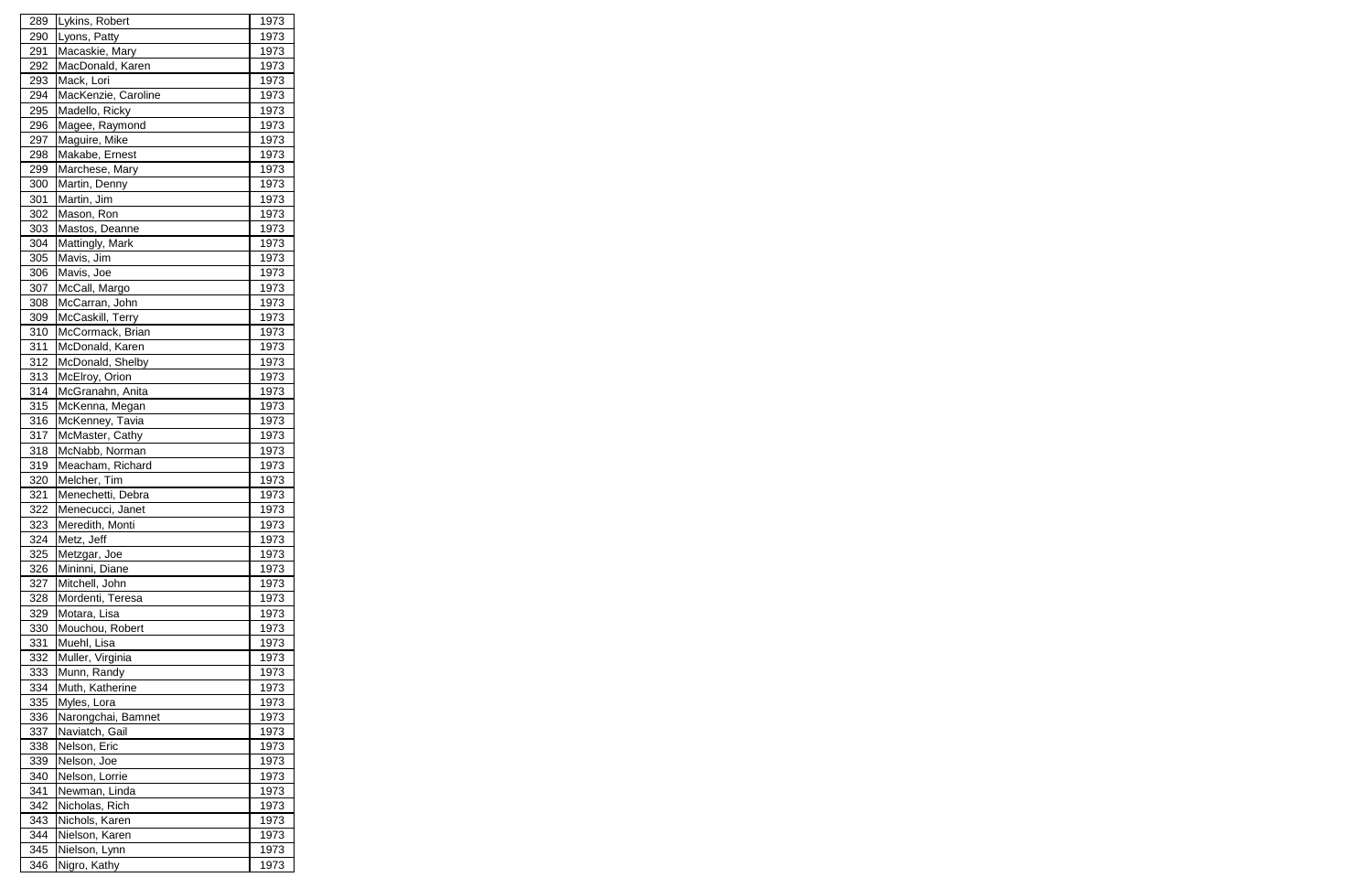| 347 | Noehren, Beckey   | 1973         |
|-----|-------------------|--------------|
| 348 | Norcross, Karen   | 1973         |
| 349 | Norvell, Wanda    | 1973         |
| 350 | Noyes, Shari      | 1973         |
| 351 | Oachs, Margaret   | 1973         |
| 352 | Oetken, Maurice   | 1973         |
| 353 | Oexle, Bill       | 1973         |
| 354 | Ohlson, Jill      | 1973         |
| 355 | Olsen, Alan       | 1973         |
| 356 | Orcutt, Debbie    | 1973         |
| 357 | Orlich, Mike      | 1973         |
| 358 | Ormsby, Catherine | 1973         |
| 359 | Osborne, Steve    | 1973         |
| 360 | Overbay, Debbie   | 1973         |
| 361 | Park, Deb         | 1973         |
| 362 | Parsons, Bill     | 1973         |
| 363 | Patten, Roy       | 1973         |
| 364 | Pearce, Bill      | 1973         |
| 365 | Peters, Jeff      | 1973         |
|     |                   |              |
| 366 | Peterson, Larry   | 1973         |
| 367 | Pfiefer, Larry    | 1973         |
| 368 | Phipps, Bill      | 1973         |
| 369 | Pierson, Mary     | 1973         |
| 370 | Platt, Terry      | 1973         |
| 371 | Poncia, Cathy     | 1973         |
| 372 | Pope, Janet       | 1973         |
| 373 | Popejoy, Howard   | 1973         |
| 374 | Porter, Gary      | 1973         |
| 375 | Porter, Shannon   | 1973         |
| 376 | Powning, Kitty    | 1973         |
| 377 | Rahming, Annette  | 1973         |
| 378 | Raines, Terry     | 1973         |
| 379 | Ramociatti, Vicki | 1973         |
| 380 | Ray, Vicki        | <u> 1973</u> |
| 381 | Rea, Leslie       | 1973         |
| 382 | Rea, Matthew      | 1973         |
| 383 | Reaves, Diann     | 1973         |
| 384 | Reed, Michelle    | 1973         |
| 385 | Reinhardt, Gerry  | 1973         |
| 386 | Reynolds, Andy    | 1973         |
| 387 | Reynolds, Cindy   | 1973         |
| 388 | Richards, Kathy   | 1973         |
| 389 | Riley, Kelly      | 1973         |
| 390 | Rizzo, Robert     | 1973         |
| 391 | Roberts, Brian    | 1973         |
| 392 | Robles, Leon      | 1973         |
| 393 | Rogers, Scott     | 1973         |
| 394 | Romney, Jerri     | 1973         |
| 395 | Roper, Penny      | 1973         |
| 396 | Rose, Mark        | 1973         |
| 397 | Ross, Sandi       | 1973         |
| 398 | Roth, John        | 1973         |
| 399 | Roth, Tom         | 1973         |
| 400 | Royer, Kim        | 1973         |
| 401 | Ruark, Mike       | 1973         |
| 402 | Russell, Scott    | 1973         |
| 403 | Rustad, Cheryl    | 1973         |
| 404 | Ryerse, Rick      | 1973         |
|     |                   |              |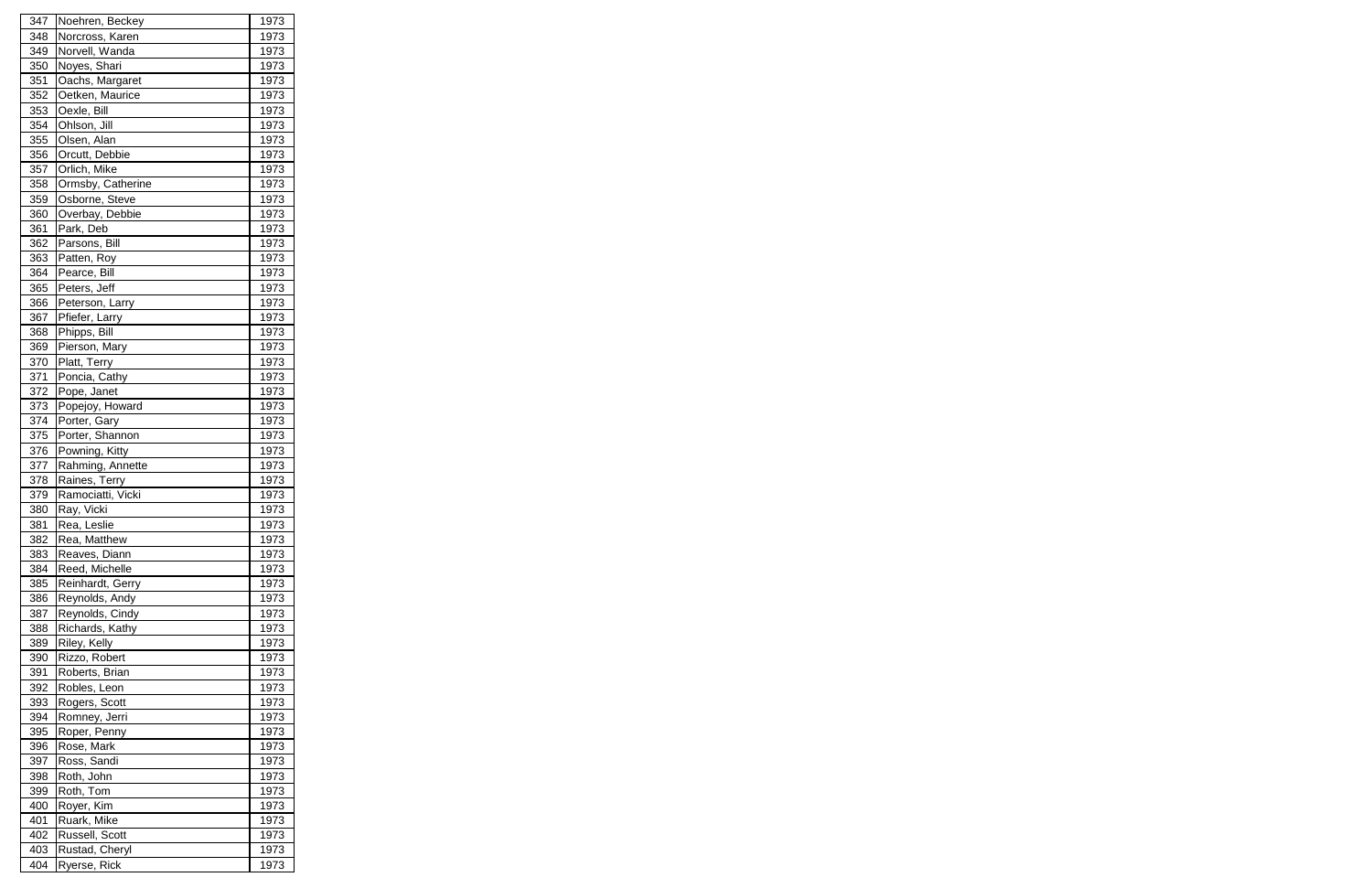| 405 | Sadin, Betty                     | 1973         |
|-----|----------------------------------|--------------|
| 406 | Sage, John                       | 1973         |
| 407 | Salisbury, Lynn                  | 1973         |
| 408 | Sallaberry, Tony                 | 1973         |
| 409 | Sande, Karon                     | 1973         |
| 410 | Sanford, Dellann                 | 1973         |
| 411 | Savier, Kevin                    | 1973         |
| 412 | Schiszler, Mike                  | 1973         |
| 413 | Schlieve, Paula                  | 1973         |
| 414 | Schroeder, Judy                  | 1973         |
| 415 | Schuermann, Paul                 | 1973         |
| 416 | Seals, Alan                      | 1973         |
| 417 |                                  | 1973         |
| 418 | Seaman, Tony<br>Seevers, Brad    | 1973         |
| 419 |                                  | 1973         |
| 420 | Seevers, Jina                    |              |
|     | Selander, Valerie                | 1973         |
| 421 | Semenza, Connie                  | 1973         |
| 422 | Severne, John                    | 1973         |
| 423 | Sewell, Cindy                    | 1973         |
| 424 | Shea, Denny                      | 1973         |
| 425 | Sheets, Cynthia                  | 1973         |
| 426 | Shepherd, Dale                   | 1973         |
| 427 | Shepley, Nancy                   | 1973         |
| 428 | Shewmaker, Kelley                | 1973         |
| 429 | Shields, Cheryl                  | 1973         |
| 430 | Sinnett, Robert                  | 1973         |
| 431 | Sizemore, Robert                 | 1973         |
| 432 | Smith, Mikeal                    | 1973         |
| 433 | Smith, Steve                     | 1973         |
| 434 | Smith, Wayne                     | 1973         |
| 435 | Snider, Merlene                  | 1973         |
| 436 | Snyder, Debbie                   | 1973         |
| 437 | Sourjohn, Jerry                  | 1973         |
| 438 | Spencer, Hugh                    | 1973         |
| 439 | Spicer, Karen                    | 1973         |
| 440 | Spiersch, William                | 1973         |
| 441 | Spiroch, Brian                   | 1973         |
| 442 | Spry, Sharon                     | 1973         |
| 443 | Spurgeon, Earl                   | 1973         |
| 444 | Squier, Kevin                    | 1973         |
| 445 | Squiers, Peter                   | 1973         |
| 446 | St. Pierre, Karrie               | 1973         |
| 447 | Stephens, Cindy                  | 1973         |
| 448 | Stephens, Rex                    | 1973         |
| 449 | Stevenson, Karen                 | 1973         |
| 450 | Stewart, Ken                     | 1973         |
| 451 | Stroke, Kenneth                  | 1973         |
| 452 | Sutherlin, Alyce                 | 1973         |
| 453 |                                  |              |
| 454 | Swindel, Cheryl<br>Taylor, Karen | 1973<br>1973 |
|     |                                  |              |
| 455 | Taylor, Marilyn                  | 1973         |
| 456 | Taylor, Scott                    | 1973         |
| 457 | Temp, Mary                       | 1973         |
| 458 | Templeton, Cherie                | 1973         |
| 459 | Thiessen, Penny                  | 1973         |
| 460 | Thomas, DeEtte                   | 1973         |
| 461 | Thomas, Wayne                    | 1973         |
| 462 | Thompson, Corrin                 | 1973         |